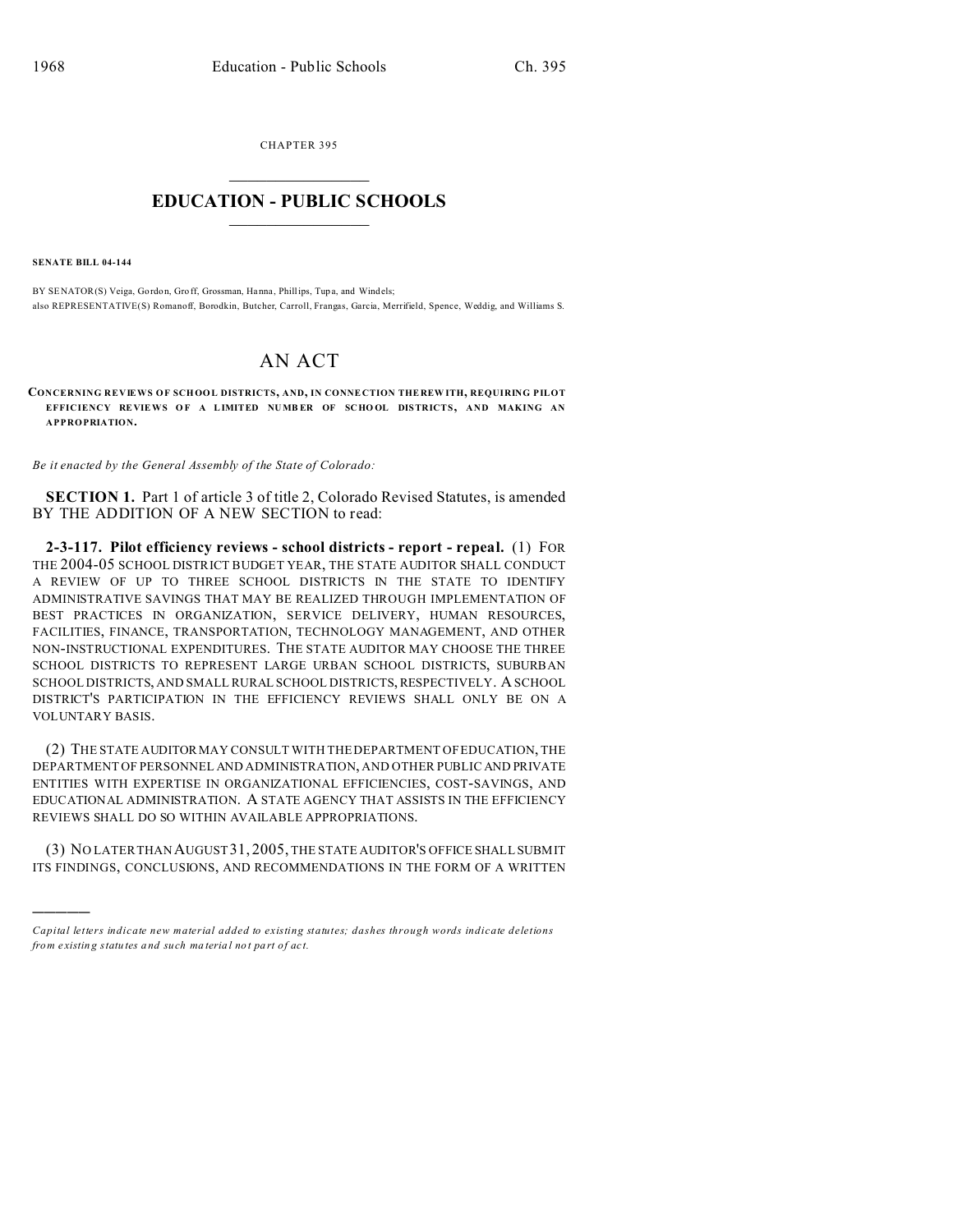REPORT TO EACH SCHOOL DISTRICT REVIEWED, TO THE MEMBERS OF THE LEGISLATIVE AUDIT COMMITTEE OF THE GENERAL ASSEMBLY, AND TO THE EDUCATIONCOMMITTEES OF THE SENATE AND THE HOUSE OF REPRESENTATIVES. THE REPORT SHALL INCLUDE THE RESULTS OF THE EFFICIENCY REVIEWS AND MAY RECOMMEND WHETHER THE REVIEWS SHOULD BE EXPANDED TO OTHER SCHOOL DISTRICTS AND MAY RECOMMEND SPECIFIC LEGISLATION.

(4) THE PROVISIONS OF SECTION 2-3-110 SHALL NOT APPLY TO THIS SECTION.

(5) (a) IT IS THE INTENT OF THE GENERAL ASSEMBLY THAT NO GENERAL FUND MONEYS BE APPROPRIATED FOR THE PURPOSES OF IMPLEMENTING THIS SECTION.

(b) THE STATE AUDITOR IS AUTHORIZED TO ACCEPT GIFTS, GRANTS, OR DONATIONS FROM PRIVATE OR PUBLIC SOURCES FOR THE PURPOSES OF THIS SECTION. ALL PRIVATE AND PUBLIC FUNDS RECEIVED THROUGH GIFTS, GRANTS, OR DONATIONS SHALL BE TRANSMITTED TO THE STATE TREASURER, WHO SHALL CREDIT THE SAME TO THE SCHOOL DISTRICT PILOT EFFICIENCY REVIEW FUND, WHICH FUND IS HEREBY CREATED AND REFERRED TO IN THIS SECTION AS THE "FUND". THE MONEYS IN THE FUND SHALL BE SUBJECT TO APPROPRIATION BY THE GENERAL ASSEMBLY FOR THE DIRECT AND INDIRECT COSTS ASSOCIATED WITH THE IMPLEMENTATION OF THIS SECTION. ANY MONEYS IN THE FUND NOT EXPENDED FOR THE PURPOSE OF THIS SECTION MAY BE INVESTED BY THE STATE TREASURER AS PROVIDED BY LAW. ALL INTEREST AND INCOME DERIVED FROM THE INVESTMENT AND DEPOSIT OF MONEYS IN THE FUND SHALL BE CREDITED TO THE FUND. ANY UNEXPENDED AND UNENCUMBERED MONEYS REMAINING IN THE FUND AT THE END OF A FISCAL YEAR SHALL REMAIN IN THE FUND AND SHALL NOT BE CREDITED OR TRANSFERRED TO THE GENERAL FUND OR ANOTHER FUND. ALL UNEXPENDED AND UNENCUMBERED MONEYS REMAINING IN THE FUND AS OF SEPTEMBER 1, 2005, SHALL BE TRANSFERRED TO THE GENERAL FUND.

(c) IF THERE ARE NOT SUFFICIENT MONEYS IN THE FUND FOR THE STATE AUDITOR TO CONDUCT AN ADEQUATEREVIEWOFTHREE SCHOOL DISTRICTS, THE STATE AUDITOR SHALL CONDUCT AN ADEQUATE REVIEW OF AS MANY SCHOOL DISTRICTS AS THE MONEYS IN THE FUND ALLOW.

(d) IF THE FUND DOES NOT CONTAIN ANY MONEYS AS OF JANUARY 1, 2005, THE STATE AUDITOR SHALL NOTIFY IN WRITING THE STATE TREASURER AND THE REVISOR OF STATUTES AND THIS SECTION SHALL BE REPEALED, EFFECTIVE JANUARY 1, 2005. IN SUCH EVENT, THE STATE TREASURER SHALL RETURN FROM THE FUND TO THE GRANTORS OR DONORS THE AMOUNT OF ALL GIFTS, GRANTS, OR DONATIONS. IF THE GIFTS, GRANTS, OR DONATIONS ARE RETURNED PURSUANT TO THIS PARAGRAPH (d) ON JANUARY 1, 2005, THE STATE TREASURER SHALL TRANSFER TO THE GENERAL FUND ANY INTEREST OR INCOME EARNED ON MONEYS IN THE FUND.

(6) THIS SECTION IS REPEALED, EFFECTIVE SEPTEMBER 1, 2005.

**SECTION 2. Appropriation.** In addition to any other appropriation, there is hereby appropriated, to the legislative department, for allocation to the state auditor's office, for the fiscal year beginning July 1, 2004, the sum of one hundred thousand dollars (\$100,000), or so much thereof as may be necessary, for the implementation of this act. Said sum shall be cash funds exempt from the school district pilot efficiency review fund, created in section 2-3-117 (5) (b), Colorado Revised Statutes.